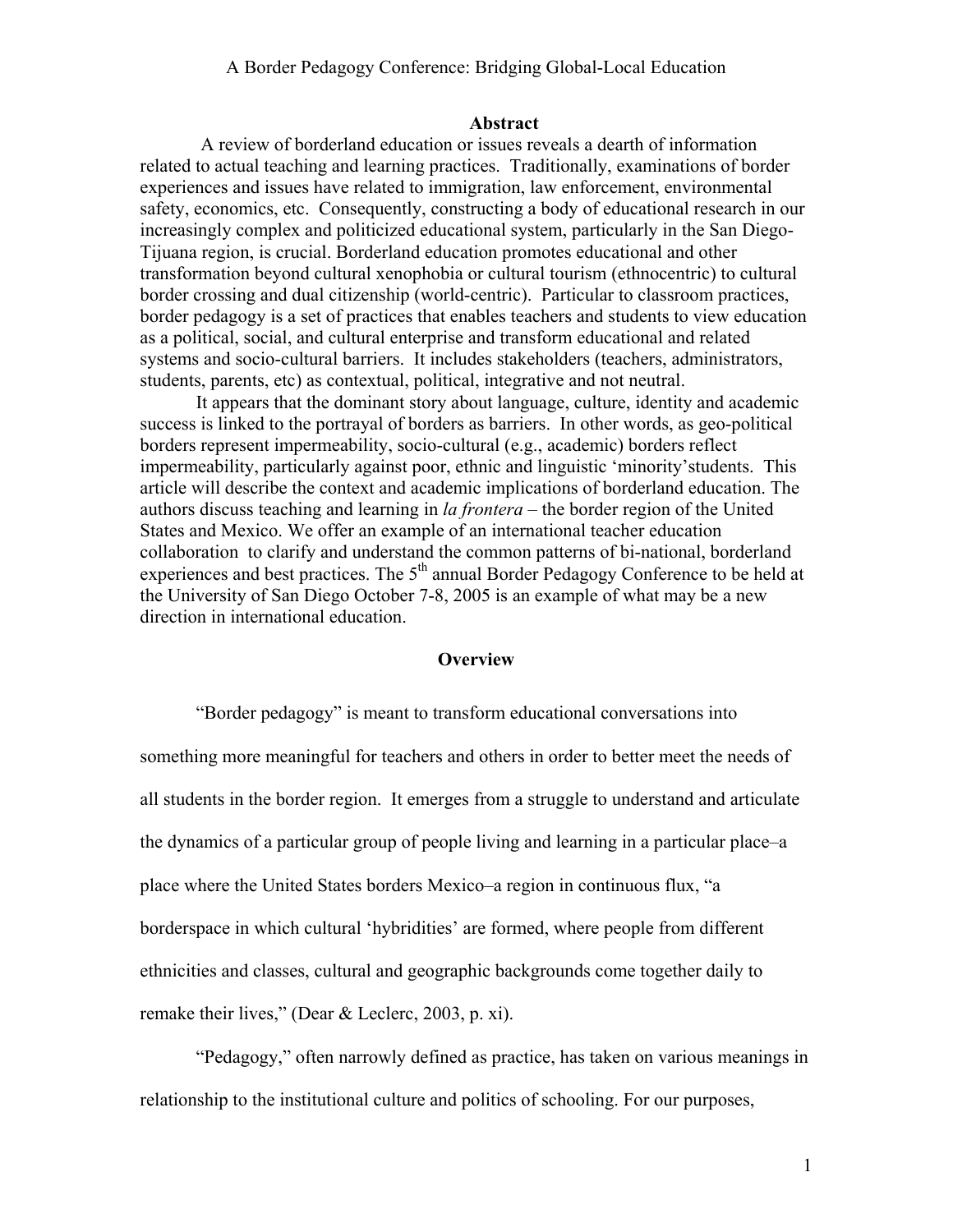'pedagogy' can be thought of in broader terms closer to "education" or "praxis" that is intended to encourage learners to become critical thinkers and autonomous learners. Such praxix may place a heavy burden on teachers in a border region to operate in ways that may be counter to the existing norms and expectations, and perhaps even place teachers in professional danger.

Border studies are at least a decade old and suggest something to be studied about a particular geographical space, about the social, cultural, and political dynamics and identities unique to a place. However, these studies have primarily been self-contained, taking place on either side of the geo-political and socio-cultural borders. More recently, border studies include and encourage open and honest cross border conversations for the purpose of increasing awareness and understanding of common issues/concerns that influence teachers and students. This article discusses a timely, perhaps historical, conference that offers the potential to move us closer to democratic ideals, an ethic of (social) justice and care (social action) in education, and a collective shift in consciousness (transformation). The  $5<sup>th</sup>$  Annual Border Pedagogy Conference<sup>1</sup> will create the space to engage in and help define this evolving field of Borderland Education.

#### **The Problem**

In the U.S., dropout rates for Latinos and American Indians hover between forty and fifty percent, almost double that for African Americans and triple that for Caucasians (Kitchen, Velaquez & Myers, 2000). According to a UN report: African Americans in the U.S. as 27th ranked nation in world re: social well-being; Latinos would rank 33<sup>rd</sup> (Delgado, 2003). Similar outcomes can be seen in Mexico for indigenous people.

<u>.</u>

<sup>&</sup>lt;sup>1</sup> http://www.sandiego.edu/borderpedagogy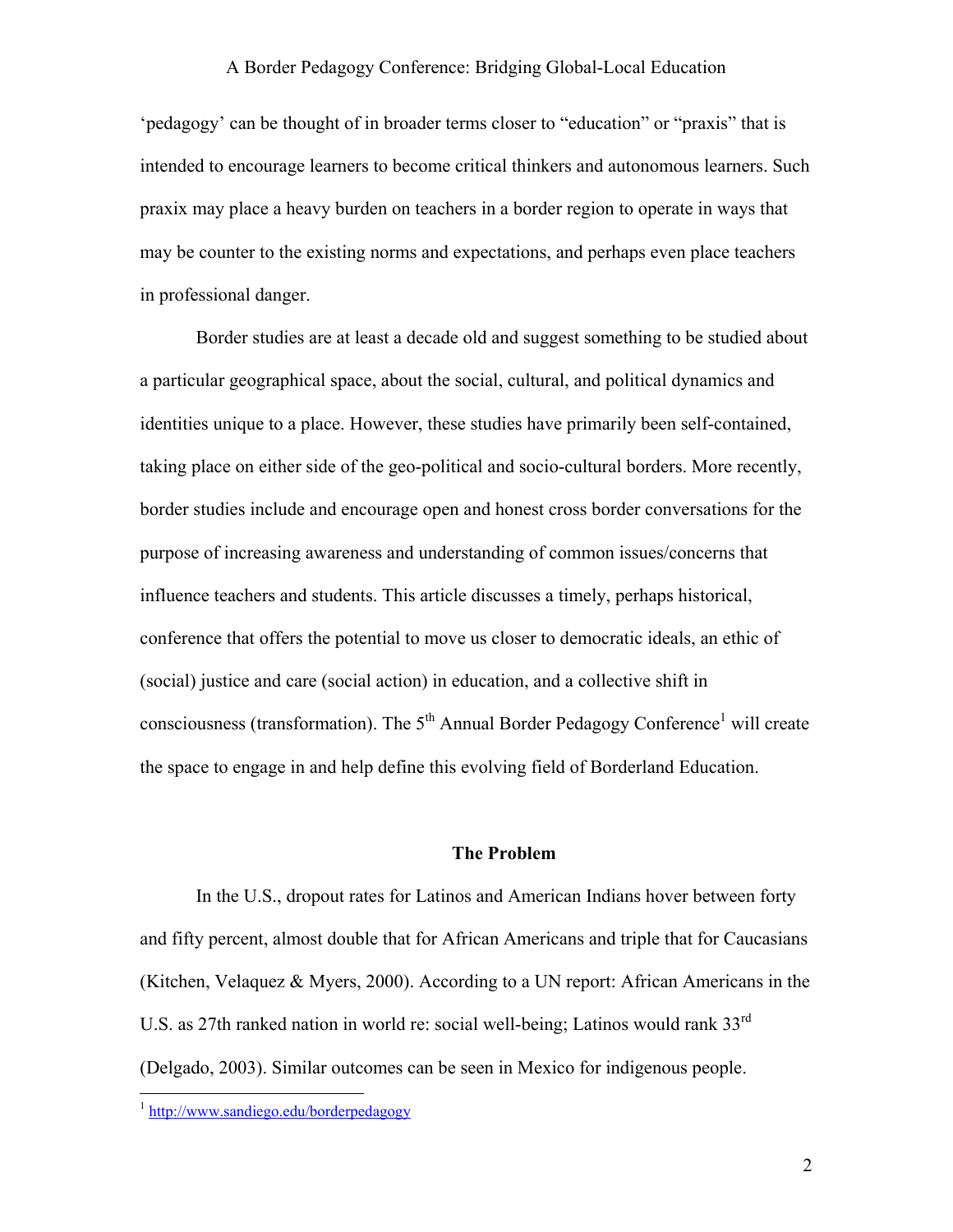Educators need to develop new paradigms, therefore, that empower teachers, parents, students, and policy makers to transform the educational failures that are most observable in border regions and that are relevant to educational transformation and social justice everywhere. As noted through discussions between educators from both sides of the border for the past few years, it is time for a methodology of teaching and learning appropriate for students, teachers, and parents who live in a permeable border region Cline, Necochea, & Delgado (2003).

There are at least two more obvious aspects to our current social and educational crisis: a growing disconnect between teachers and students; and the limitations of our current standards movement. Upon examining the literature on teachers and demographic changes in student populations, two alarming facts emerge. First, the overwhelming majority of teachers continue to be White or European American and tend to teach in the way that they learn (Romo, Bradfield, & Serrano, 2004). In other words, many teachers misunderstand, marginalize and mis-serve the growing minority-majority population by teaching and interacting with students as if students shared in the teachers' backgrounds (Chubbuck, 2004).

 A second institutional, yet more subtle area that impacts student connection to teachers and academic success is the overuse of monocultural teacher education standards. In the past decade we have seen many approaches to improving student learning. By the 1990's the National Council for the Accreditation of Teacher Education (NCATE) and the National Board of Professional Teacher Standards (NBPTS) contained minimal standards regarding diversity in general. In addition, the broad statements in these standards do not specifically address multicultural approaches to learning and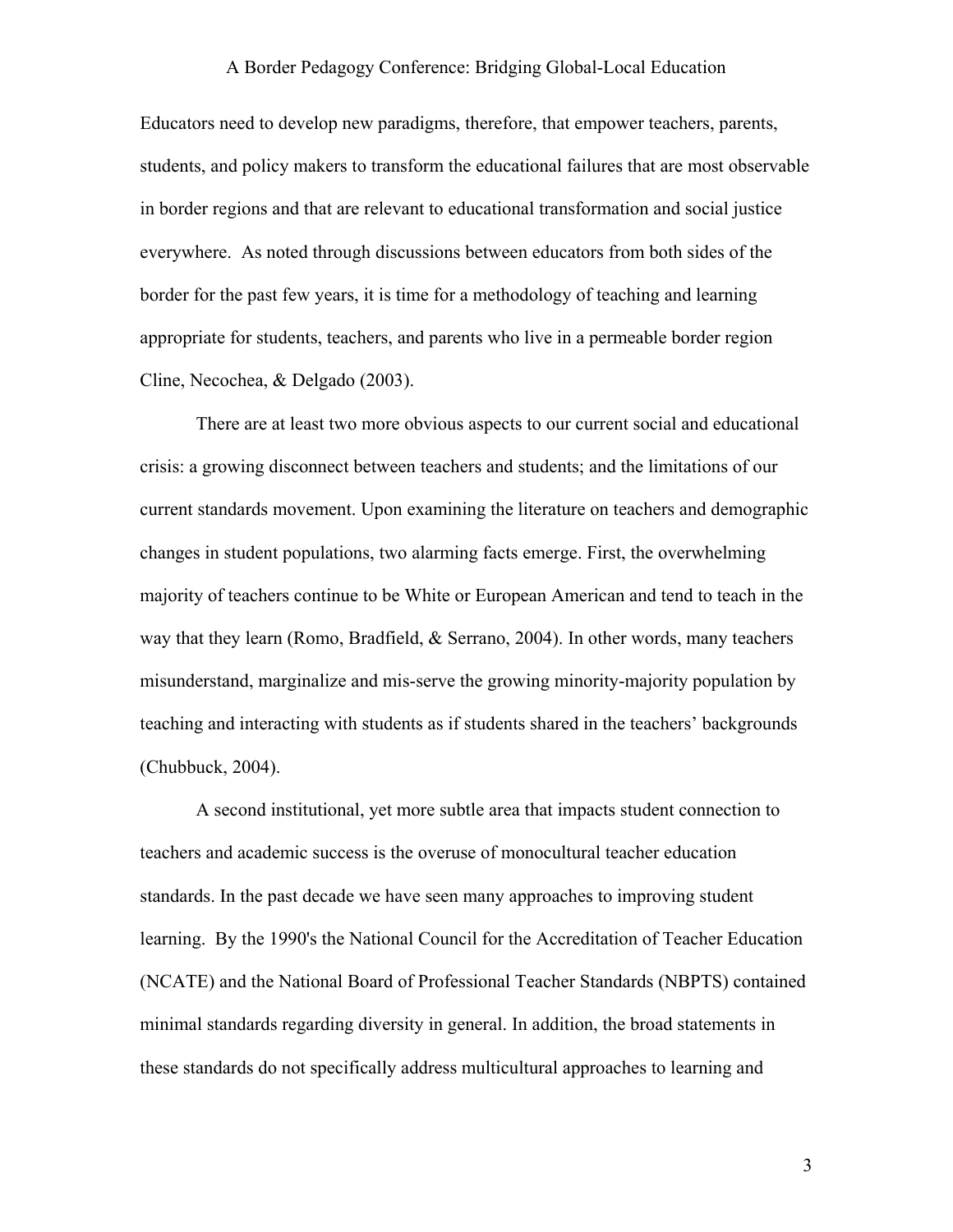teaching in diverse classrooms. While some states, such as California, implemented a Cross Cultural Language and Academic Development credential in the early 1990s, the newest iteration of California credentialing standards have been challenged for being vague and fewer in number than in the earlier credential. In short, there is ongoing disagreement over what teachers should know and do in order to help students succeed in diverse K-12 classrooms. At this writing, the California Commission on Teacher Education is in the middle of a contentious process to determine a standard set of 'Teacher Performance Assessments' (TPAs), which may not even be available or enforceable in near future (Quezada & Romo, 2004).

 However, another aspect of our educational crisis relates to what is not very obvious or even conscious. In border regions, the potential for teachers and students, particularly for African Americans and Latinos/as, to have internalized a marginalized or inferior self image is particularly potent. Ogbu discusses the patterns of students and families of 'involuntary minority' groups have internalized negative beliefs about academic and cultural success (1997). Many students of color experience the bitterness of not fitting in to school environments. Many turn inward and subsequently find themselves disconnected from the educational gatekeepers and resources that can help them resist assimilation or identity loss and find school success (Romo, 2005; Stanton-Salazar, 1997, 2001; Tatum, 1998).

#### **The Context**

 "The Tijuana/California border zone offers an ideal laboratory for understanding how globalization is shaping a new kind of urbanism" (Herzog, 2003, p. 120). San Diego is paradoxically a coastal desert community consisting of some of the wealthiest and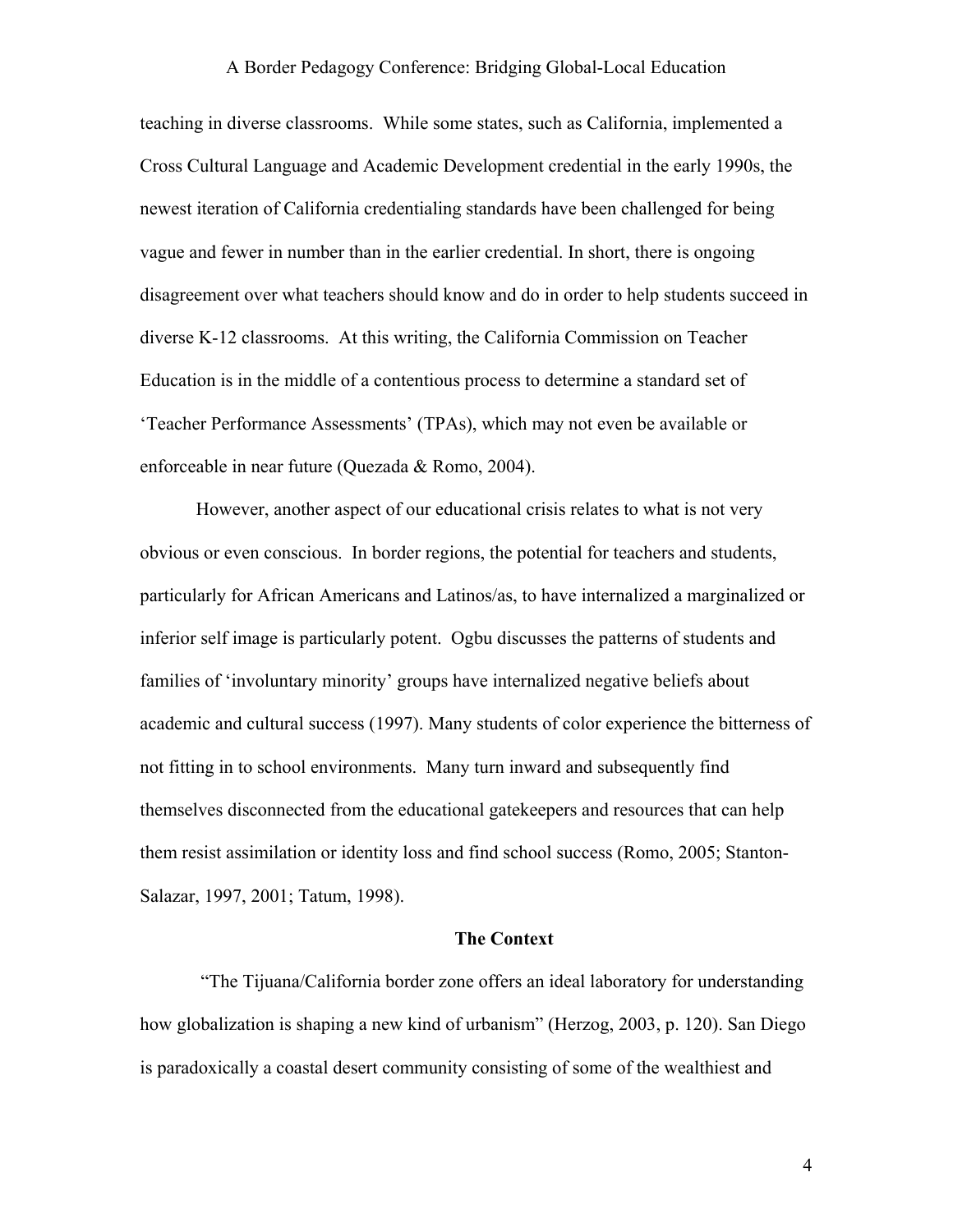poorest in the state with dynamic, complex, diverse hybridization of Mexican *mestizaje* that is any combination of indigenous, European, Asian, and Black-historically both conquerors and the conquered. It is the "home" of over 20,000 homeless depending on the season. This is a region of border fences and border patrols, missionaries and threatening vigilante groups. It is a zone filled with fear, fierce competition for resources, survival-of-the fittest attitudes, and negative anticipation. It pulsates with energy, is alive, real, everything but mainstream. Bajalta California consists of Los Angeles/San Diego and Tijuana/Mexicali metropolitan regions that no longer represent separate growth poles within two nations, but areas that have coalesced to become a single region with an emerging social order separated by an international border.

This region "should now be regarded as a single, integrated, urban system of global significance,..with a demographic trend toward "Latinization"…still characterized by coercion and disenfranchisement of its inhabitants. This new place…is densely populated, and complicated; it is multicentered, multicultural, and multilingual…a world city of increasing national and international significance… although the relationship between place and culture is readily conceded, there are few mental or material maps of border cultures," (Dear & Leclerc, 2003, pp. 2-3). "Ethnographic research on border crossings…shows that travelers carry with them an openness to difference, but they also report frustrated encounters, that the search for a better (or different) life runs up against fences, police and dogs, death and suspicion, and confusion about conventions governed by different rules. Border-crossers demonstrate their share of discovery and indifference, unrest and transgression, joint borrowings and discriminations of every kind. These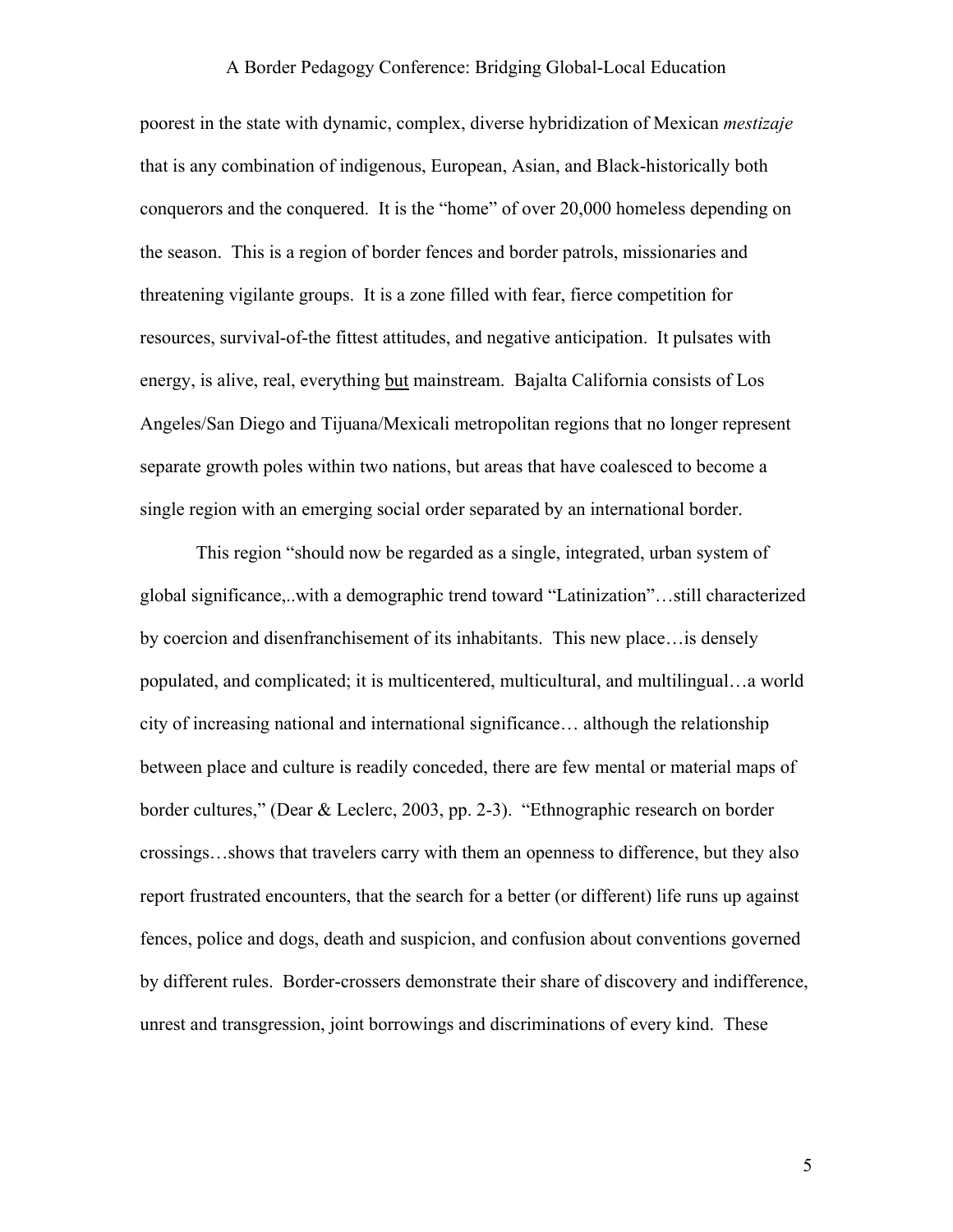ambiguities can be documented, to a degree, in social science studies (especially anthropology)…"

Among the new forms of interaction are those that reflect the ideas of Mexican political leader Cuauhtémoc Cárdenas called "ideals without boundaries" – movements that promote fundamental freedom and rights, that is, human, women's and ethnic rights as well as environmental and health concerns, and that expose uneven power relations and persistent inequalities based on ethnic, racial, gender, and class differences. Latino/a worlds of the North and South transcend geographic, cultural, and linguistic borders, and described by Constance Sutton as a "transnational sociocultural system" that increasingly and reciprocally influences cultural experiences both within the U. S. and within Latin American countries of origin.

#### Toward a theory of Borderland Education: context of place, space, borders, etc.

 Our primary concern in this writing centers around how the border region or "place" relates to theory and practice in education and the relationship and interconnections between literacy, culture, identity, and difference as it pertains to groups traditionally excluded within the dominant discourse of schooling. Border pedagogy is used as the catalyst for discussion though complicated by its interdisciplinary implications and gaps in the literature specific to the concept–clearly difficult to research and organize. Articles in the *Journal of Borderland Studies* (2003) that were reviewed balanced on the side of economic issues and trends, immigration, migration and identity, and national security, and less on educational issues though clearly stated as part of their global vision. In the case of the San Diego–Tijuana border there exists a plethora of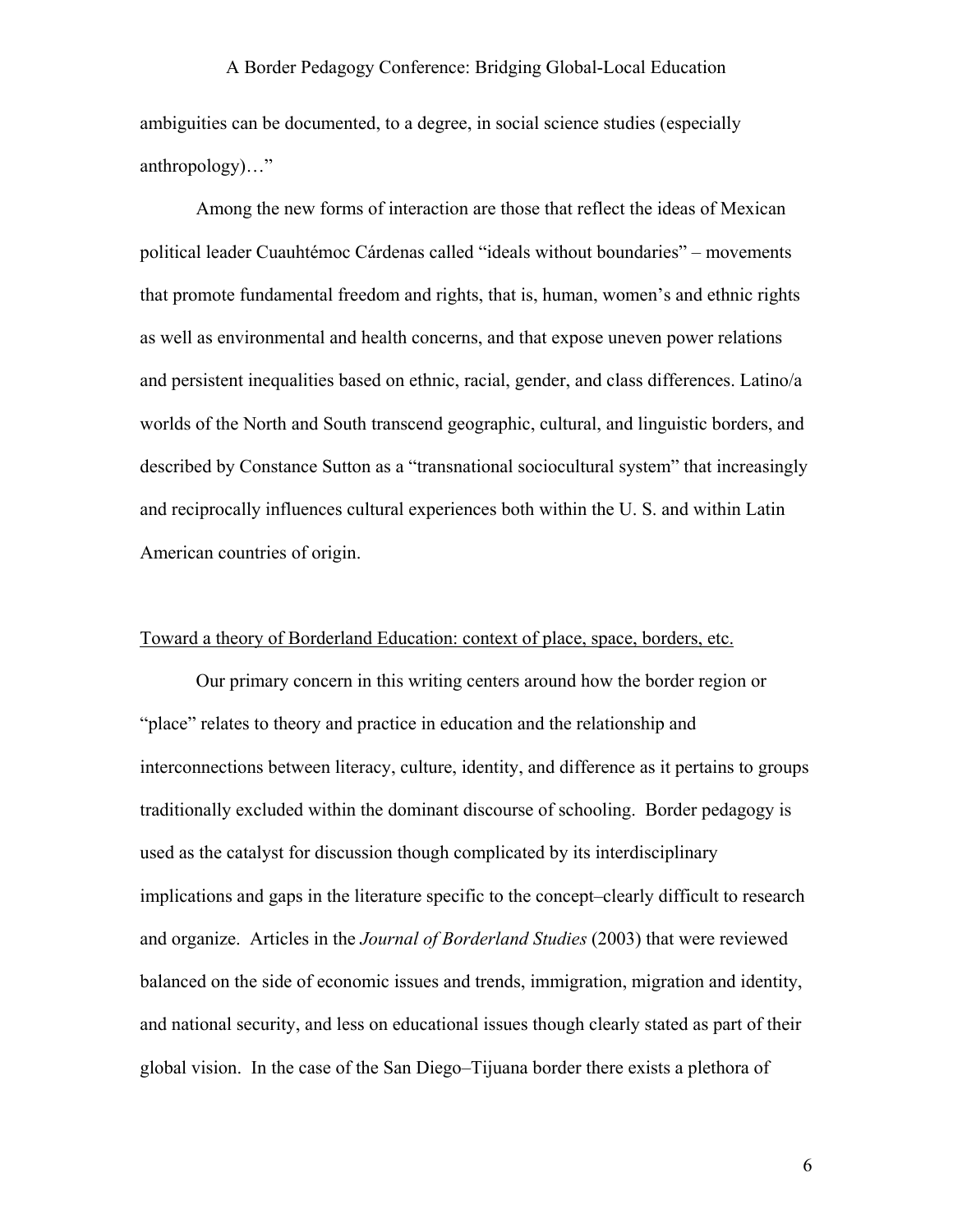information regarding illegal immigration, trade (NAFTA), and drug trafficking that indicate increasing hostility and political polarization. However, there is also a growing amount of research that speaks of transformation and more hopeful futures. Border pedagogy is an attempt to broaden the dialogue to include teachers and educators and others in the educational environment.

Much academic discussion of border pedagogy has been confined to theoretical paradigms (comparing gender, race, ideology, etc., as a way to understand socio-cultural domination (Cook, 2000). Popular media from advertisements to television news, promote a national chauvinism and parochialism that opposes rather than joins border communities. (Giroux & MacLaren, 1994). The resultant view that Mexico has little socio-cultural, economic, or educational value to inform or offer U.S. society overlooks the complex reality of interaction, integration, and complexity around the U.S.-Mexican border (Giroux, 1994, p. 337).

#### Toward a theory of Border Pedagogy/ Borderland Education: a conceptual model

Teaching and learning in *la frontera* – the border region of the United States and Mexico – is filled with complexities requiring an understanding of the cultural, linguistic, and political dynamics that influence student performance in school. As educators in a border region where a high percentage of schools are designated as high risk or underperforming according to accountability standards imposed by mono-cultural thinkers and some perhaps less-informed policy makers, and whose multi-cultural students have limited access to academic opportunities that provide pathways to higher education, we need to recognize the need for more empowering forms of theory and practice. We must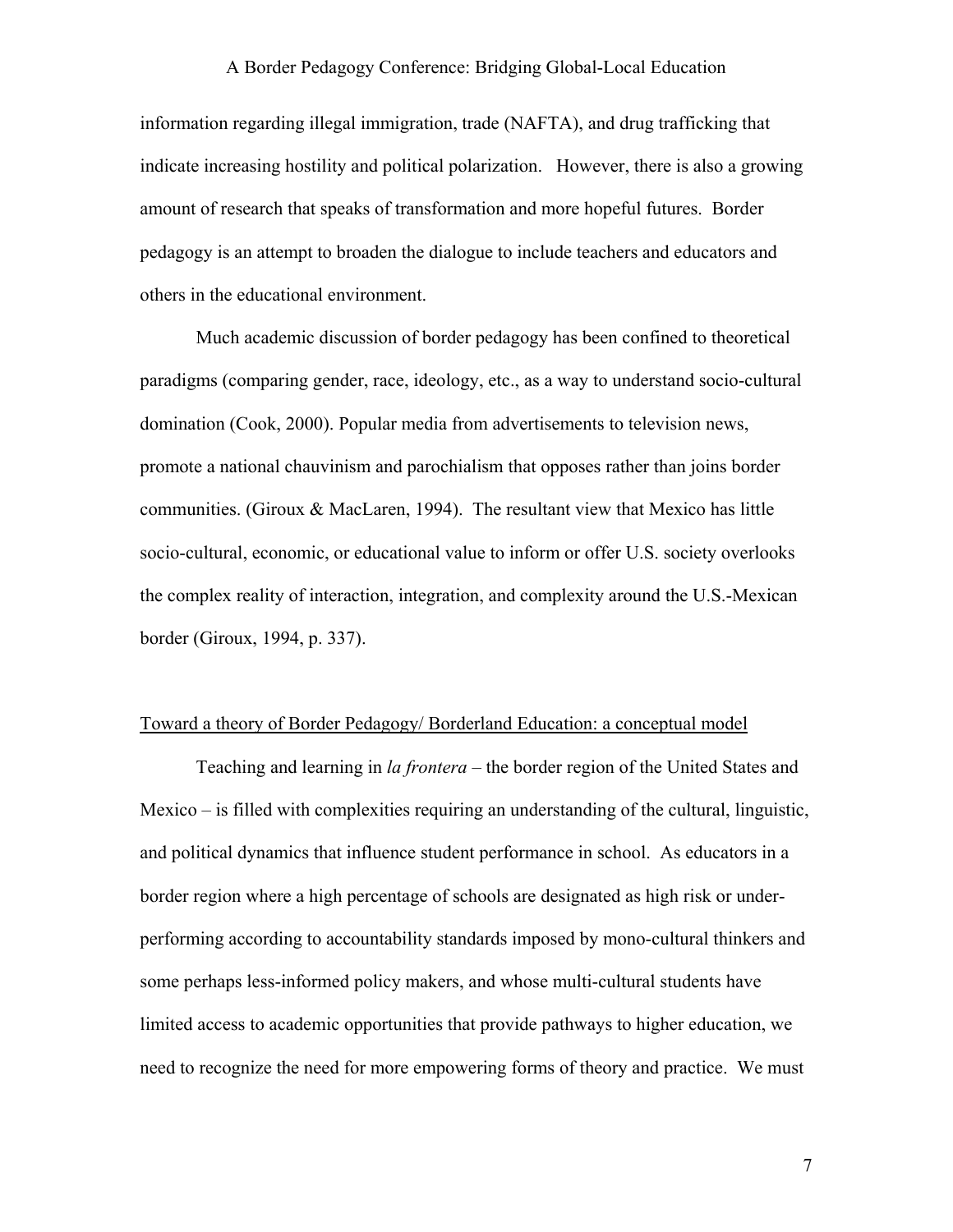rethink linguistic, social, and theoretical boundaries within pedagogical practices if we believe that pedagogy is a serious tenet central to democracy. About this Adriana Hernandez writes "…it must link not only the pedagogical to the political but must be taken up in a way that engages the specificity of contexts in which people translate private concerns into public issues" (1997, p. 7).

In arguing for emancipatory pedagogical practices, Hernandez borrows from Roger Simon to define pedagogy as a "deliberate attempt to influence how and what knowledge and identities are produced among particular sets of social relations…" (1988, p. 2). She sees school settings as places where struggle and contradictions are inherent and she proposes more dialectical ways of learning and knowing that take into account power structures and culture that engage the educator/teacher as well as the student/learner in a process for change that moves away from oppressive models and toward critical citizenship and agency. She suggests the use of voice and dialogue in the tradition of critical pedagogy (that legitimizes difference) and Bakhtin's theory–to deconstruct and reconstruct the occurrences of everyday life. In this space shifting consciousness has the potential for transformation and possibility, and at the same time proposes the construction of a political vision that might better serve teachers and students in the region. Hernandez recommends and stresses the importance of taking into account theoretical developments from a diversity of fields within social theory.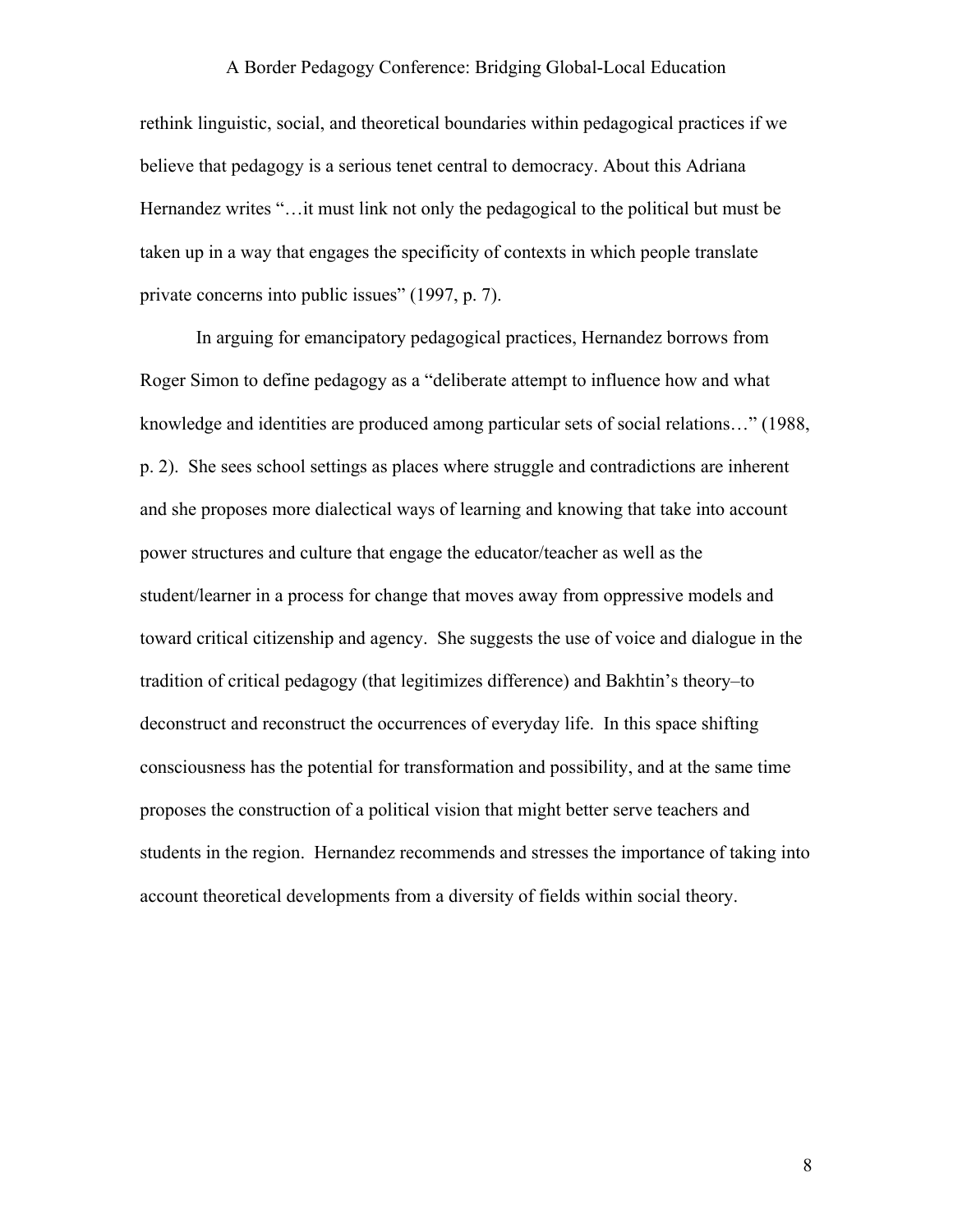

**Figure 1: Context of Borderland Education**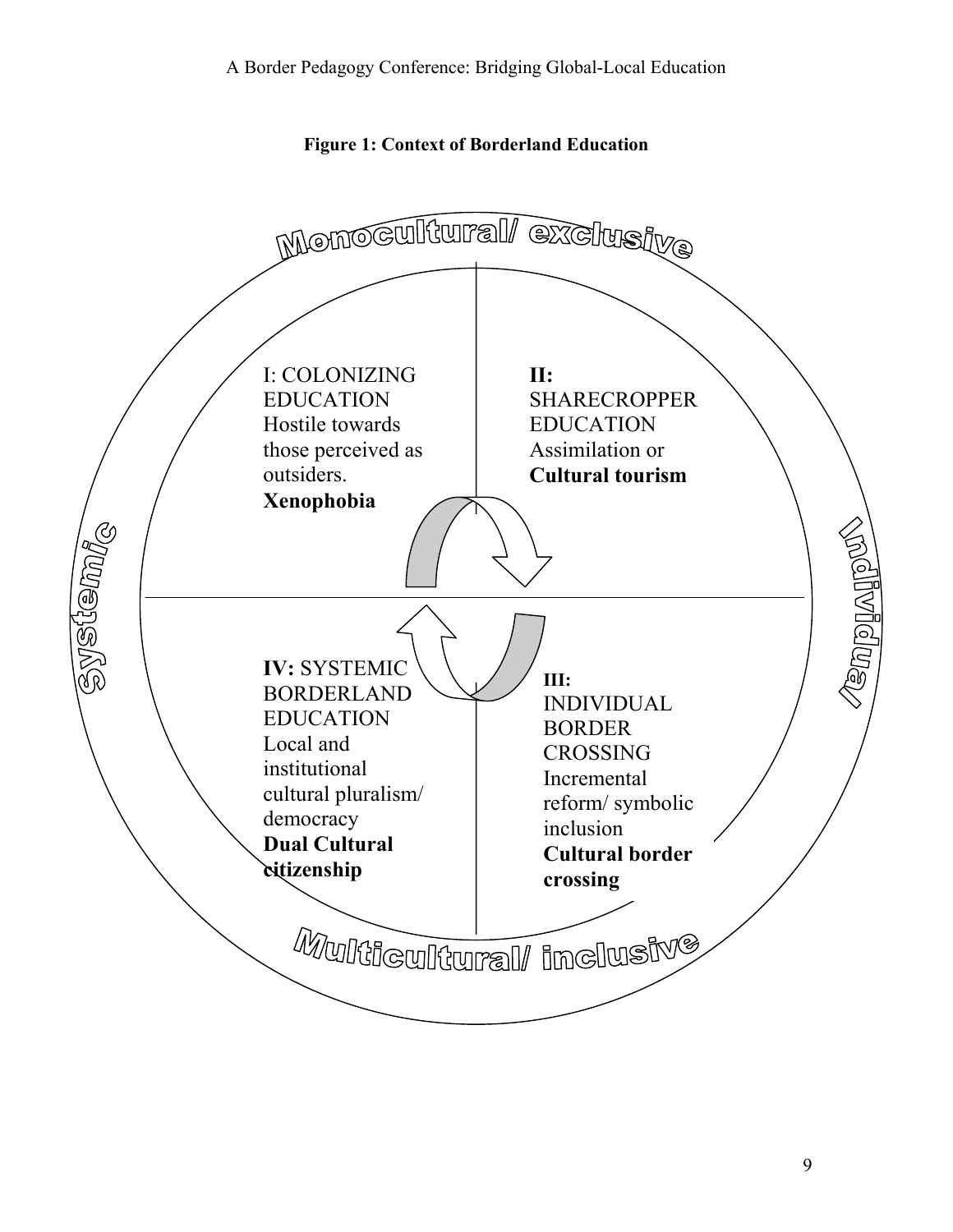Borderland education activism (Figure 1) goes beyond activity and includes an individual's readiness to be constructive or generative in knowledge, dispositions (attitudes, values, beliefs), and skills related to border identity, community, and justice (Romo, 2005). In short, if critical pedagogy can be seen as 'naming' issues and hidden dynamics, Borderland education can be seen as 'working' them. Borderland education works to de-colonize and revitalize learning and teaching practices, and employ systemic integration between apparently opposite parts (e.g., conscious/ unconscious, individual/ collective, colonizer/colonized, majority/ minority) to promote liberty and justice for all. Border pedagogy promotes the transformation beyond cultural xenophobia or cultural tourism (ethnocentric) to cultural border crossing and dual cultural citizenship (worldcentric). Particular to classroom practices, border pedagogy is a practice that enables teachers and students to view education as a political, social, and cultural enterprise ands transform educational and related systems and socio-cultural barriers.

Border pedagogy for this discussion is most related to Quadrant III practices. It is related to culturally responsive teaching or multicultural education goals: the theory of cultural pluralism; ideals of social justice and the end of racism, sexism, and other forms of prejudice and discrimination; affirmations of culture in the teaching and learning process; and visions of educational equity and excellence leading to high levels of academic learning for all youth (Bennett, 2002). It is related to critical pedagogy, which begins with an understanding that knowledge is contextual, therefore political and not neutral (Darder 2002). Quadrant IV reflects the institutionalization of knowledge, dispositions, and skills in a critical mass of a dynamic organization. This conference offers a glimpse into the implications of Border Pedagogy.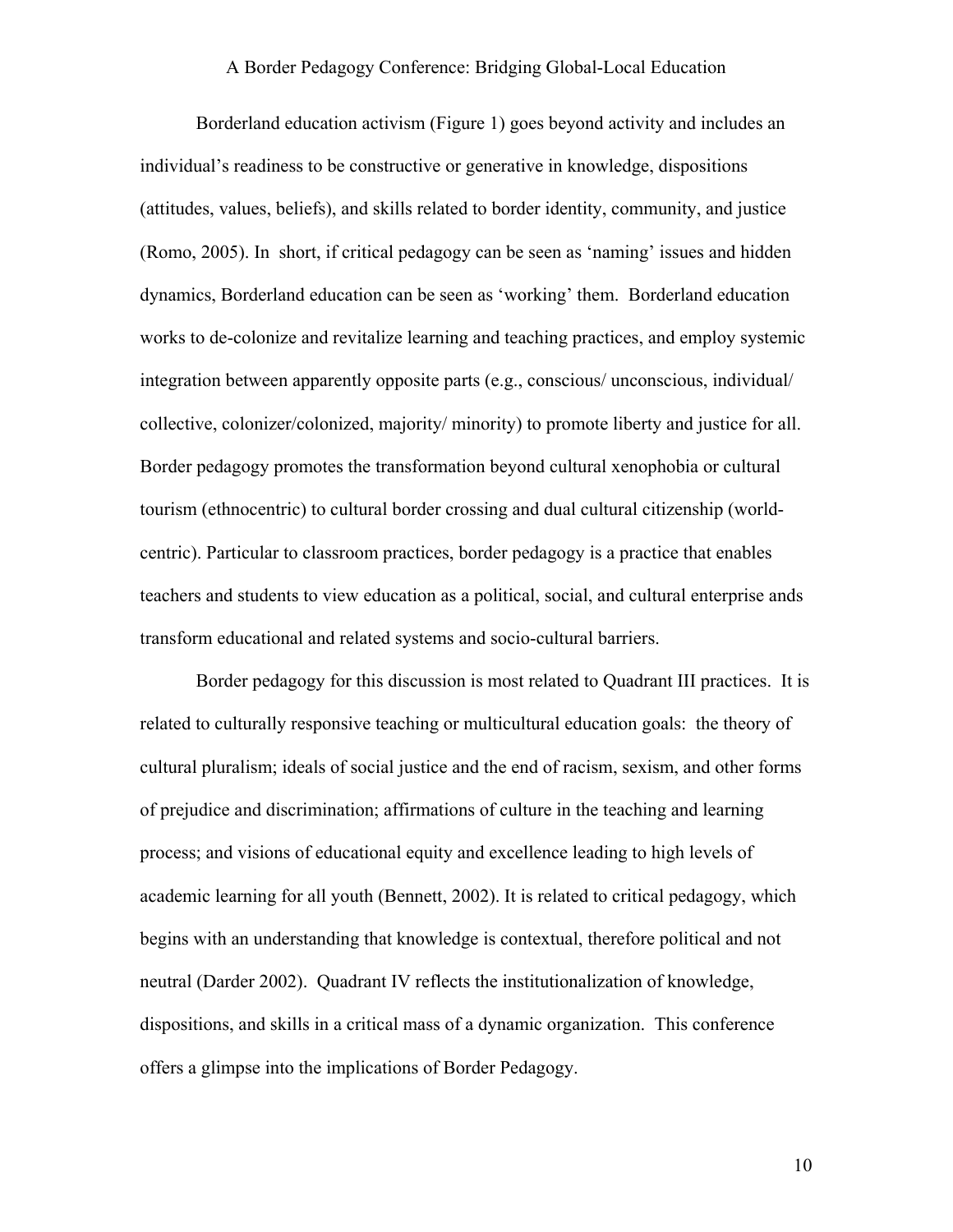# **5th Annual Border Pedagogy Conference**

The first Binational Border Pedagogy Conference took place on May 18th, 2002. At the invitation of the two founding universities—La Universidad Iberoamericana (UIA), Tijuana and California State University (CSU), San Marcos—the event gathered teachers, academicians, and education administrators from both sides of the border. Participants left as members of a binational family with a shared commitment to better understand both educational systems and forge alliances to benefit education along the U.S.-Mexican border. Each year has seen the participant pool swell through greater participation and interest.

Over time, the conference has made concrete contributions to education in the border zone. From past years, there has been sufficient material developed to build curriculum, including a doctoral program in Border Pedagogy housed in the UIA, Mexicali campus, as well as research programs and a research center at the Tijuana campus. There have also been papers presented nationally and internationally.

The Binational Border Pedagogy Conferences have started a process of collaborative reflection and analysis, sharing information and striving for educational programs that reflect the reality and the needs of students and teachers along the U.S.- Mexican border. It is necessary to continue this dialogue and build models that impact life and learning along this border. The success of these conferences has demonstrated the need to create a space and time in which the exchange of ideas can occur.

#### **Event Description, 2005**

This year we will expand the conference format to include two days of activities. In addition to connecting researchers and practitioners from counseling, leadership,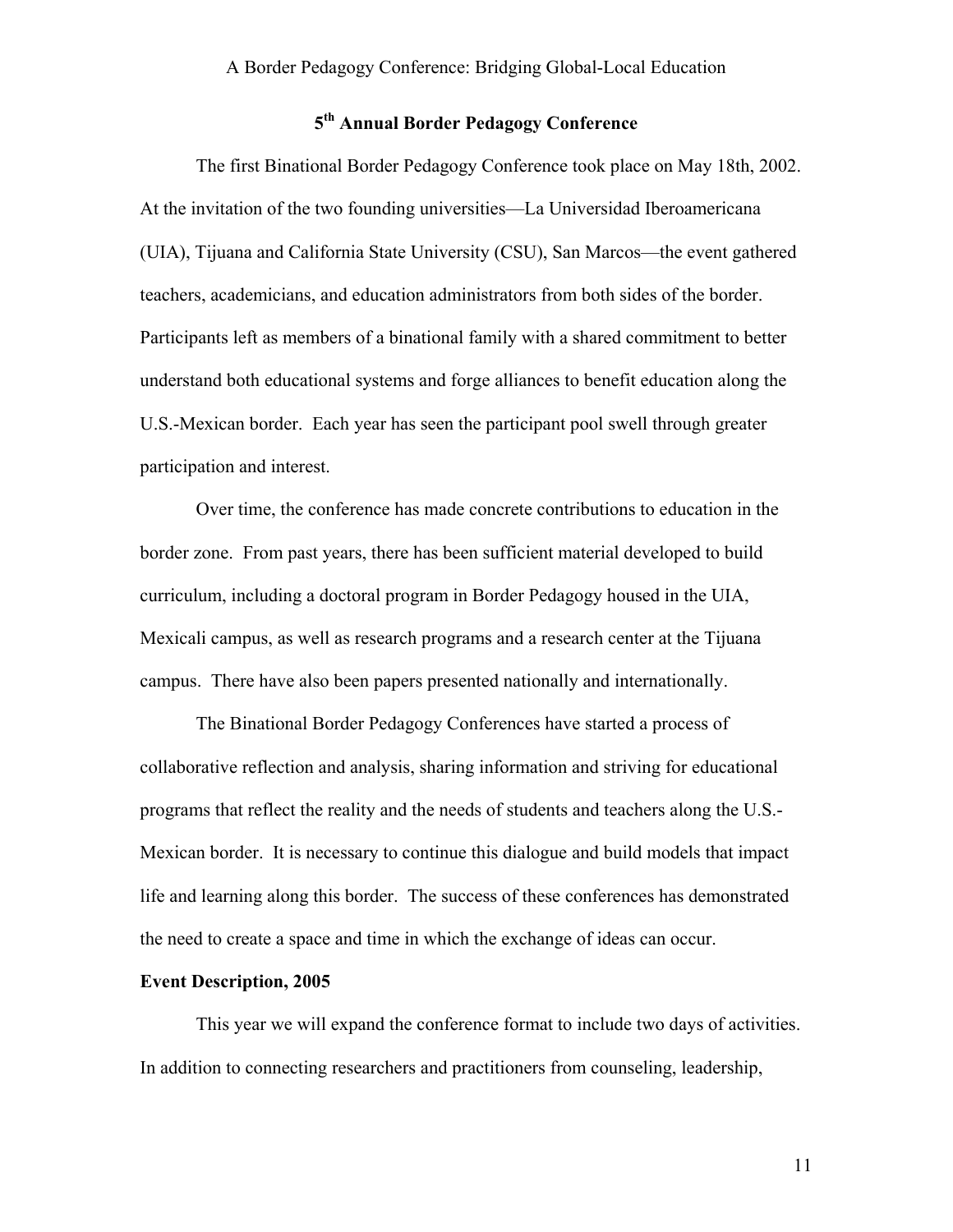special education, and marriage and family therapy, the conference will bring parents and policy makers together on the second day. The conference, which promises to gather approximately 300 participants, is the result of partnerships that will impact learning and other related areas throughout borderlands in the Southwest and beyond. It will be a historic gathering of scholars from both sides of all four U.S.-Mexico Border States. The theme of "Bridging Borders That Divide Us: Opening Access to Educational Opportunity," indicates the intent to inform and promote future binational civic and educational program development. Additionally, this year's event will lead to the creation of a joint master's degree in Border Pedagogy, becoming the only such binational, U.S.-Mexican degree in existence.

#### Conference Goals

Border pedagogy is both a process and product of trans-cultural, interdisciplinary, constructivist teaching and learning. Therefore, the conference design departs from traditional research and academic discourse, which is no longer adequate for systemic transformation, particularly in the border region. Discourse about action research as a way to develop new paradigms and new practices informs the intent and design of this conference. This year's conference goals include:

- To model a forum of critical inquiry and constructivism
- To foster participants' (parents, K-12 practitioners, researchers and policy makers) creative/ generative learning (learning that produces new or adaptive knowledge)
- To promote binational ownership and authorship of border pedagogy knowledge, dispositions (attitudes, values, and beliefs), and skills
- To explore the application of learning in the context of social justice in a borderland region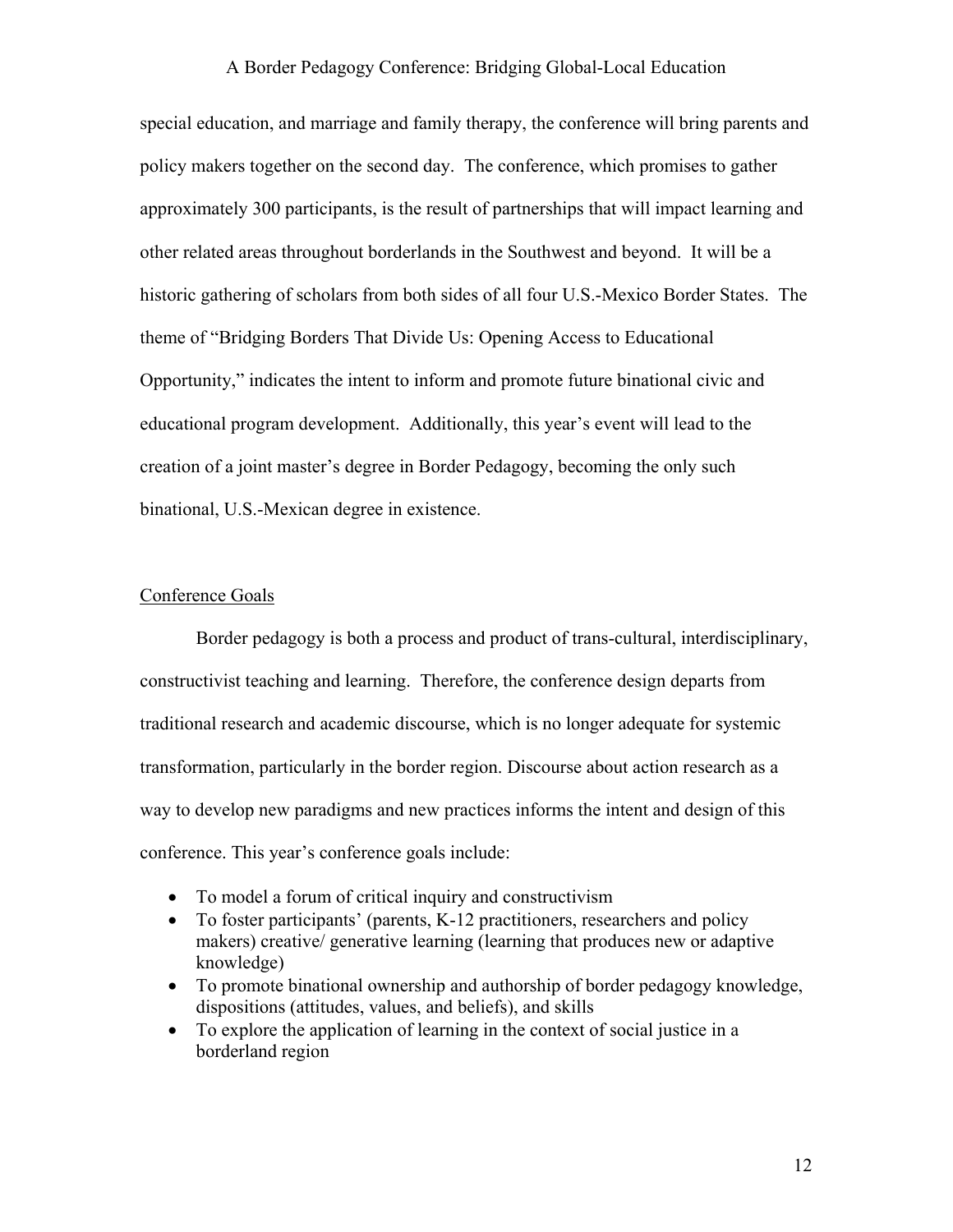To achieve these goals, this conference approach may be described as 'experiential education,' in that it emphasizes the integration of experience, theory and application in a collaborative and constructivist context.

(2) theory 
$$
(3) \text{ praxis}
$$

$$
(1) \text{ experience}
$$

To this end, the first day of this year's conference has been designated as a day to **experience** borderland education (border pedagogy), as well as to **share experiences** among educators from Texas to California on both sides of the border. Participants from various disciplines will visit classrooms and sites designated by the Border Pedagogy Steering Committee as 'outstanding borderland education.' In addition parents and policy makers will join with practitioners and researchers on the second day, to construct of a new paradigm related to, but not limited to the following key educational issues:

- The intersection and complexity of language, race, nationality, and social difference;
- Key concepts, principles, and major models of diversity;
- Perspectives of teacher-scholars and the roles of schools in education/society;
- An examination of stakeholder identities as members of teams and/ or learning communities;
- The close economic, political and social ties that bind both countries and communities within each country

The appendices will offer the reader some insight into the complexity of the conference in attendees, participants, and assessment construction. Notwithstanding the complexity, teacher education instructors from the various participating universities are working in conjunction with the hosting university's director of evaluation to assess the impact of the conference on participants' development of cross cultural competencies. In fact, there are several evaluations taking place in the context of the conference. After a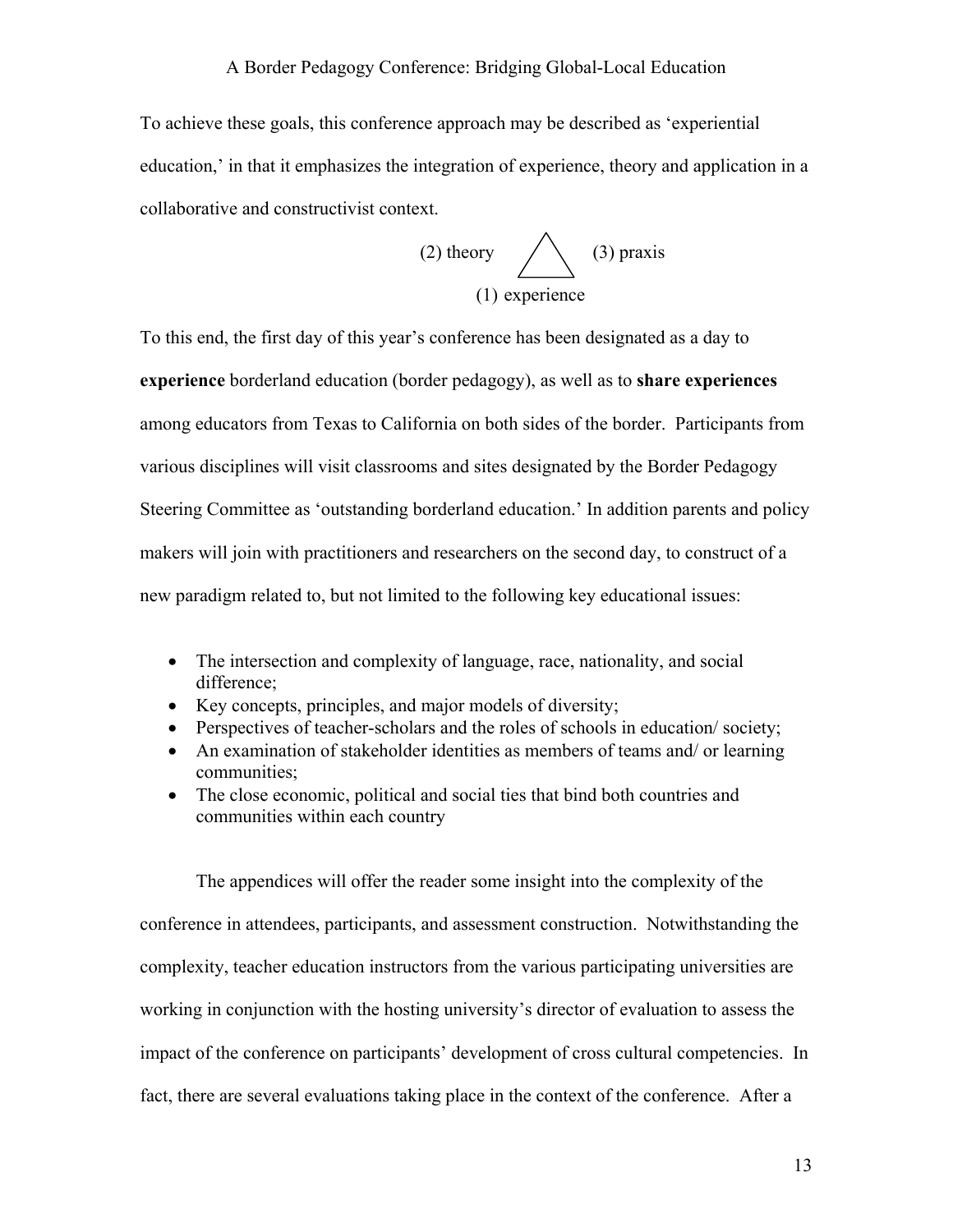brief description of the various evaluations that offer hopes of significant research related to border pedagogy on both sides of the border, I will highlight how two of the several courses in teacher education have incorporated the conference as tools to promote course learning outcomes.

There are several research/ assessment projects directly related to the  $5<sup>th</sup>$  Annual Border Pedagogy Conference. In conjunction with the host university's director of assessment, they are designed to: identify and assess the development of 'intercultural competence' at the university; assess explicit intercultural competencies for courses and then examine growth or improvement based on conference experiences (in class/ out of class).

 On a larger, conference level, a research team will study the themes, implications of learning points, and next steps for conference participants as the conference unfolds. Each session facilitator will have access to technology in the session rooms and will record summaries that will be made available to conference directors and research subcommittee members at the end of each session. The summaries will include at least: 3 major learning points/ themes; 2 implications of discussions for teaching and learning in a border region (i.e., implications for border pedagogy); 1 next step for conference attendees/ research. There are approximately eight morning sessions and eight afternoon sessions, not including the large group gatherings or self-organizing groups that will be facilitated. Beyond the immediate utility of being able to report a sketch of the conference attendees experiences at the luncheon and at the final large group review session, the data will be available for formal study.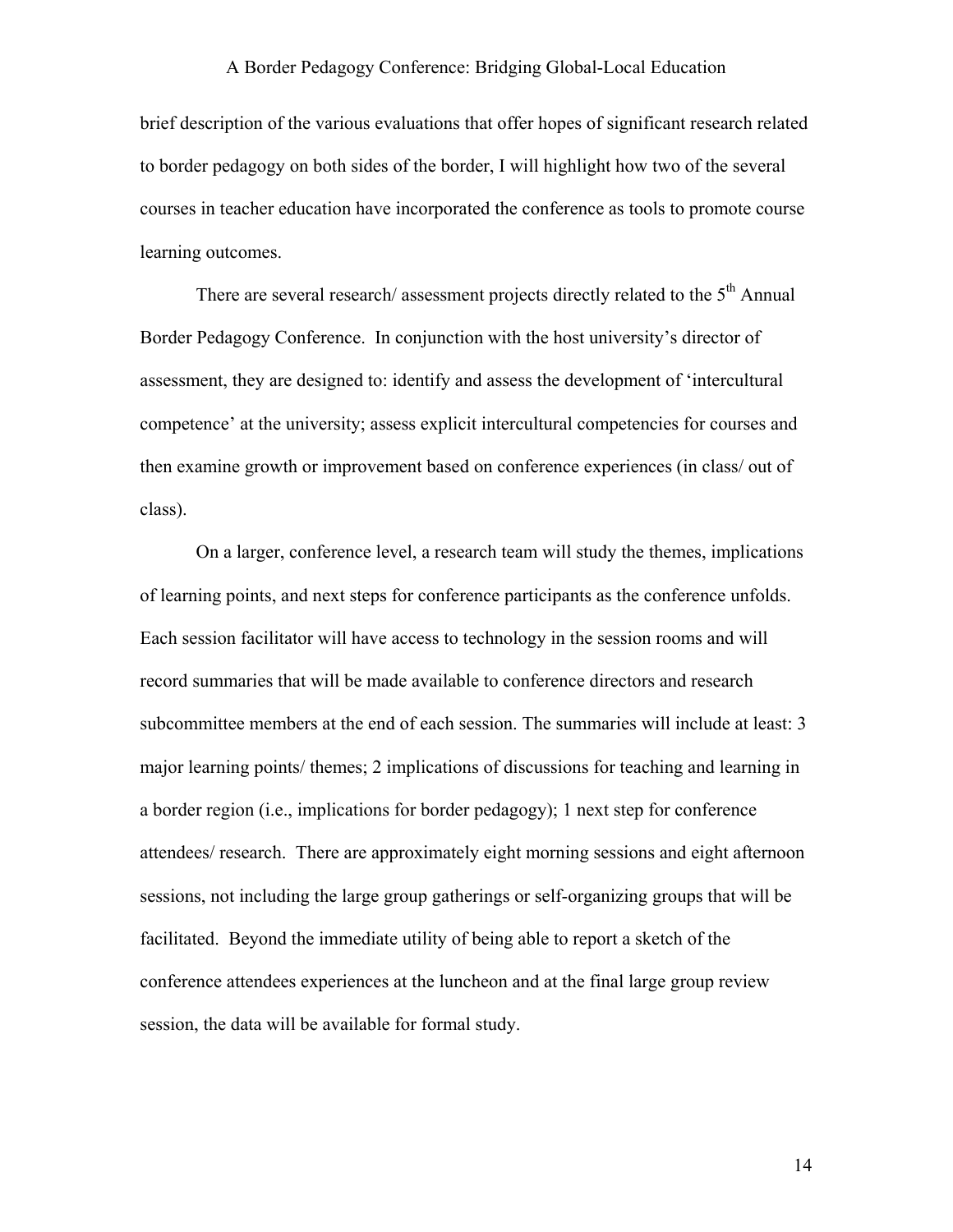In service teachers will offer another research possibility. We anticipate that approximately 50-75 K-12 teachers from both sides of the border will participate in the conference. Some will seek one unit of Continuing Education credit through this participation. The final projects from this group will provide data from integrative essays, journals/ reflections about border pedagogy and impact of various aspects of the conference on their professional development (re: border pedagogy).

 Pre-service teachers will provide data regarding their development as borderland educators respective to their conference experience as co-curricular learning tool. This assessment will primarily take place through individual instructors' assessments. However, a rich follow up may be the collective assessment of the role of border pedagogy across public and private institutions on both sides of the border. Below, I highlight two of the currently known six courses that are related to the Border Pedagogy Conference.

# Integration of K-12 teacher preparation

 Various teacher education courses from both sides of the border are infusing the border pedagogy conference into their syllabi. We offer three U.S. examples, although there are five others from the U.S. and Mexico that are involved in this process. The first is a credential course: *Philosophical and Multicultural Foundations of Education*

This course is designed to:

- to stimulate explorations of the concept and context of "borders", internationally, institutionally (within the curricular, research and service components of the University of San Diego), and interpersonally;
- to serve as a vehicle of communication, dialogue, exchange and collaboration, in order to break down all sorts of barriers between the peoples who live on both sides of geo-political, social, and cultural borders.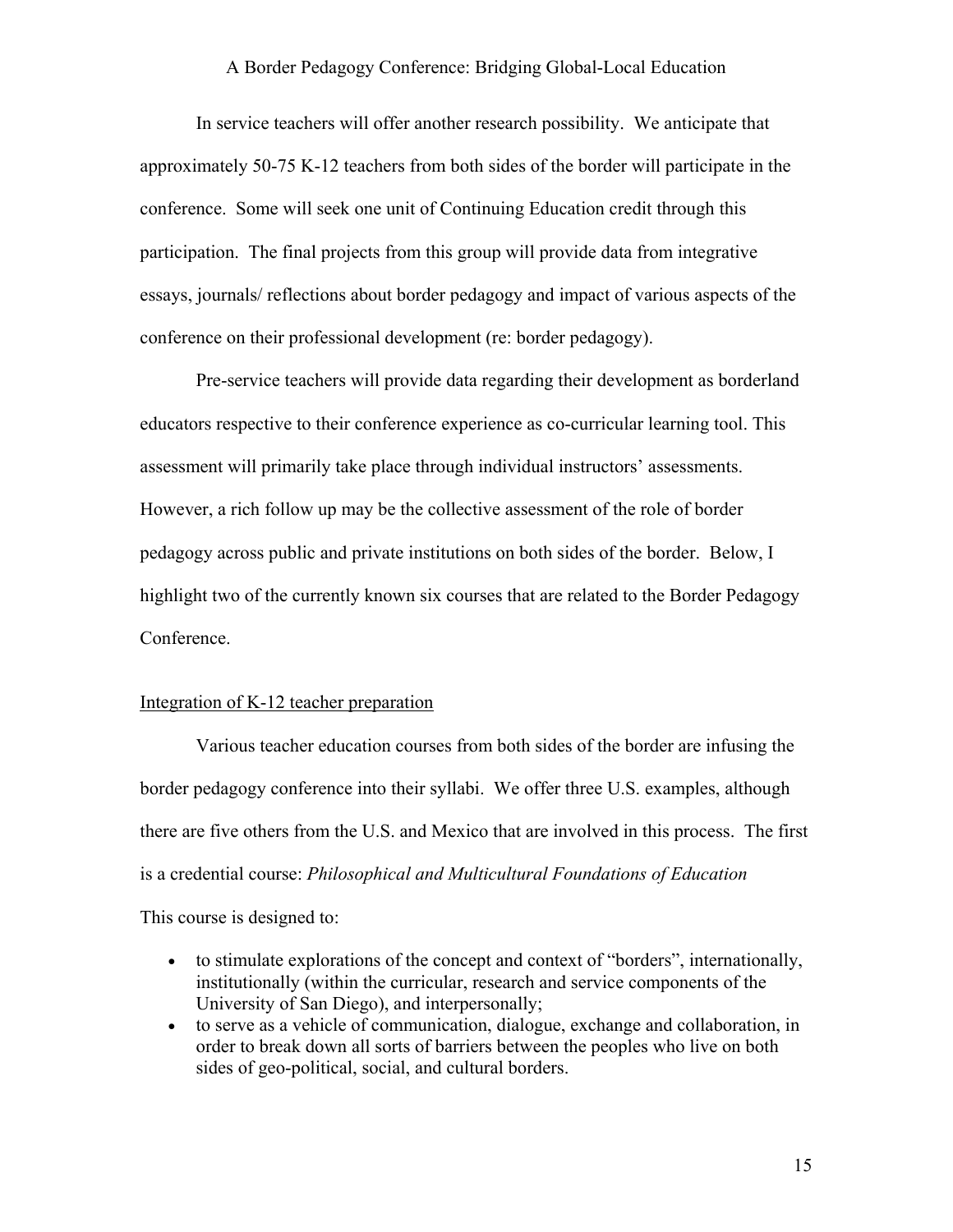From the course description, we read:

The intent of the course is to enable candidate's to acquire the background and skills necessary to adjust their teaching techniques and strategies to promote academic success for all students in the culturally (i.e., race, ethnicity, language, gender, sexual orientation, socio-economic status, exceptionality, privilege, religion, etc) diverse classroom.

For these students in thin introductory level course, participation in the conference will

fulfill their requirements to interface with County Office of Education resources (e.g.,

AVID; Bilingual Education; Parent involvement; and technology). They may also fulfill

the introduction to Community Service Learning by visiting designated schools on

Friday.

The second course is a master's course: *Cross Cultural Communication*. It is part

of the new master's in Language, Literacy and Culture. From the course descriptor, we

read:

This highly Interactive course will be divided into two major themes. In order to fully explore the nature of cross-cultural interaction in the United States, the first theme will cover both dominant and co-cultural U.S. values and communicative patterns. The impact of media, economics, education and politics will also be explored. The second theme will provide insight into international cross-cultural relationships, with emphasis on the U.S.-Mexican border community. However, a crossanalysis of U.S. values and cultural patterns will continue throughout the course.

A major project in this course involves a synthesis and application of border pedagogy (knowledge, dispositions, skills) development with integral theory, as well as training related to psychodynamic organizations (e.g., the collective unconscious as it relates to education) (Romo & Roseman, 2004; Monroe, 2004; Wilbur, 2004).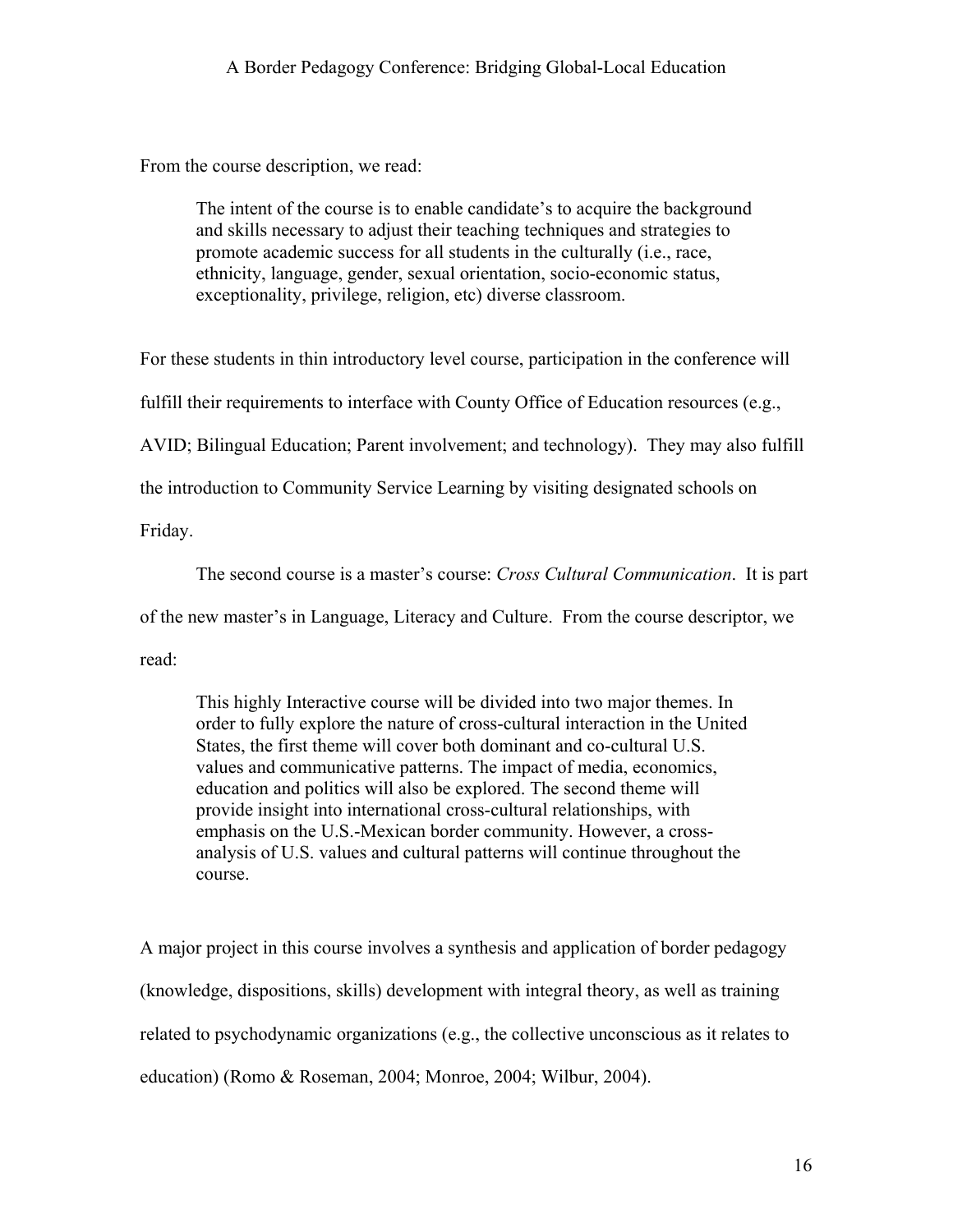**Task**: Analyze two events from the day as they relate to the collective unconscious and border pedagogy/ borderland education. One event must relate to an issue that you personally connect with; the second must relate to an issue that is not 'personal.'

**Method**: At any point in the conference, you may notice a strong emotional or visceral reaction. This indicates an area of cross cultural conflict that may be worth examining, as it may teach us something about the 'system in the mind'/ collective unconscious at play in this gathering.

The area of cross cultural conflict may be about some area that you know a great deal about and take very personally or it may be something that is fairly new to you. This reaction, nonetheless, is the starting point for the assignment.

**Part 1 (I/ it):** Examine the situation/ context in which you found yourself. What was the text (what was going on/ what was it about)? Who was involved? What were the comments/ dynamics that led to this point of conflict? See Course Objectives A: 1-4.

**Part 2 (we):** What does this interaction represent or act out on behalf of the group? Consider any major events that have shaped the character and perceptions of the people? What are the group goals? What values seem to be important to this group? What does it (or subgroups within it) deem important? Use the major value dimensions discussed in class plus any others that you consider to be important. For example:

Materialism; Relationship to Time; Relationship to Nature; Power Distance; Collectivism vs Individualism; Work/Leisure; Order/Detail; Education; Tolerance; Present/Past/Future Orientation

As a rule of thumb, select at least five areas to cover in this section. See Course Objectives C:6, E: 9, 10.

**Part 3 (its):** What is the system in the mind that seems to be operative? How does the geographical location influence this system in the mind? (I.e., describe the political economy of the group culture re: production, distribution, and consumption of cultural and material goods.) How does this system in the mind relate to the system of the conference? How does this relate to events/ systems in the mind in society at large?

# **Future studies**

The problem of academic failure, particularly among poor Black and Latino

students is unacceptable. The  $5<sup>th</sup>$  Annual Border Pedagogy Conference is an attempt to

systematize the study of and engagement in the development of effective educational

policy and practices. The complexities that arise in an exaggerated way along the U.S.-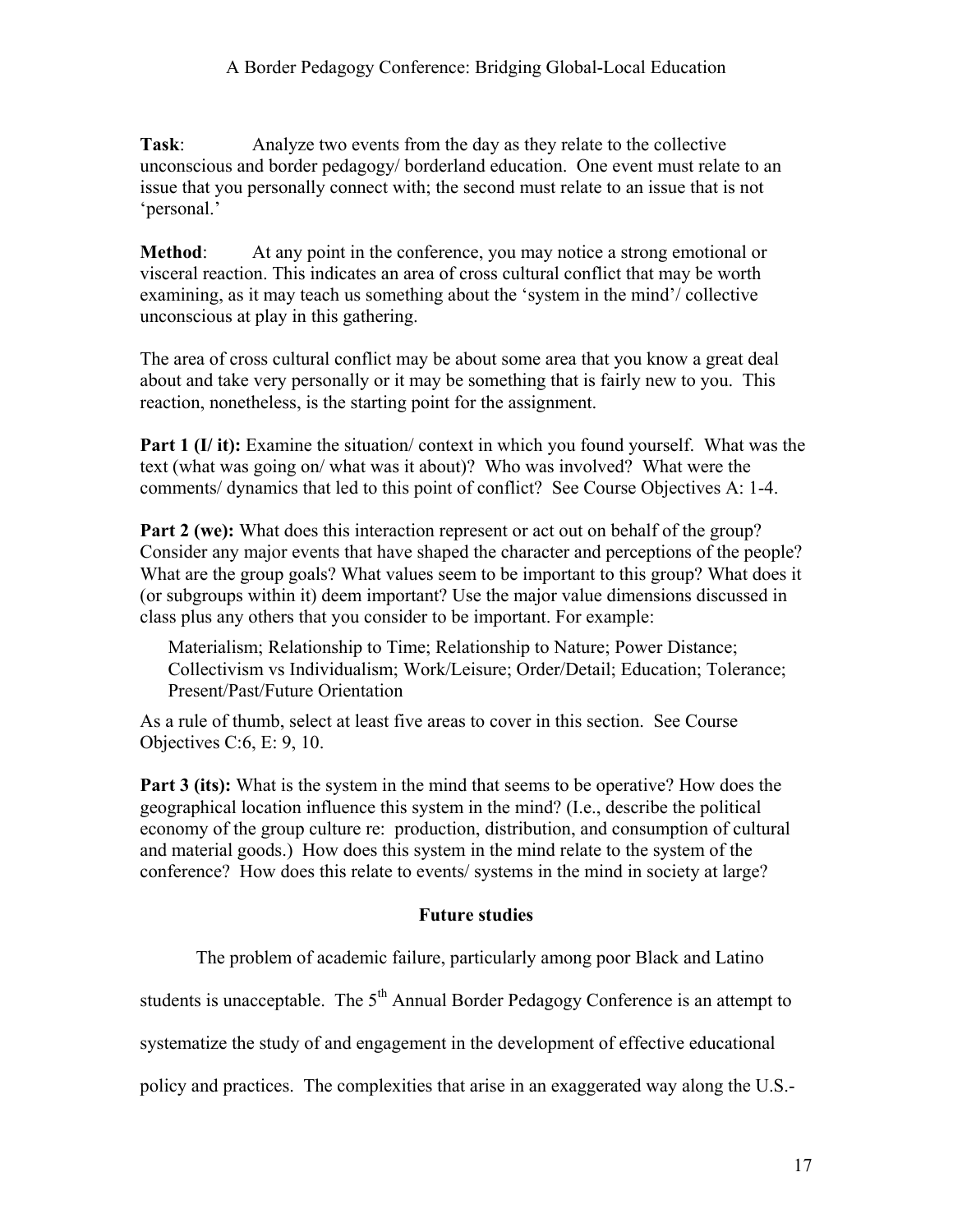Mexican border offer researchers, practitioners, and educational policy makers the

opportunity to address comprehensive and substantive educational transformation.

Future studies should build upon some of the areas that this conference examines:

Efficacy of various pre-service and in-service teacher education methods, among private and public institutions;

Impact and nuances of particular support programs in border region (Migrant Ed, Bilingual ed, AVID)

Role of collective unconscious in current educational outcomes and borderland education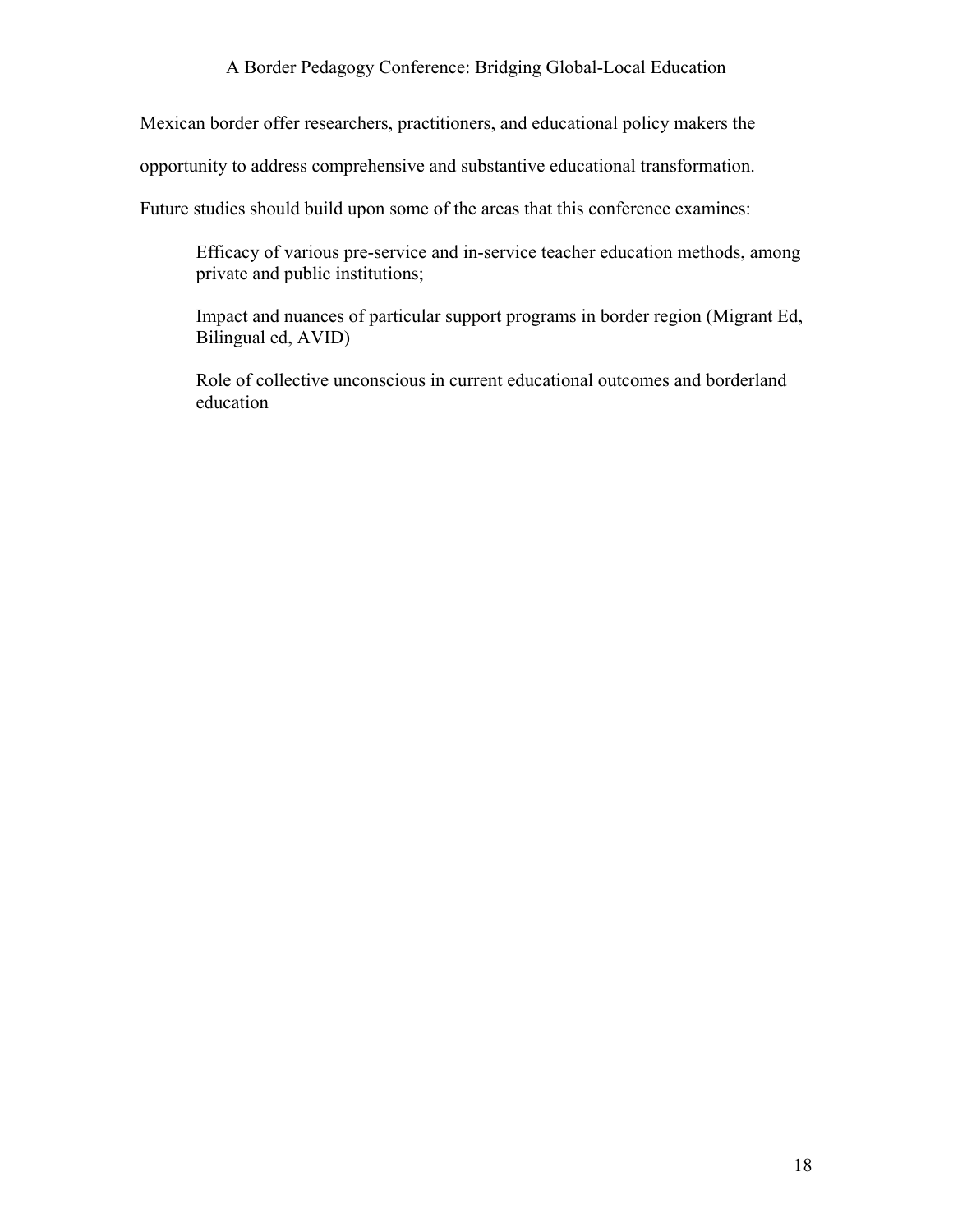# **References**

Anderson, J. and Wever, E. (2003). Borders, border regions and economic integration: One world, ready or not. <u>Journal of Borderland Studies, 18</u>(1), 27-38.

Anzaldua, G. and Keating, A. (2002). This bridge we call home: Radical visionsfor transformation. NY: Routledge.

Canclini, N. (2003). Rewriting cultural studies in the borderlands. In M. Dear & G. Leclerc, (Eds.), Postborder city: Cultural spaces of bajalta caliornia (pp. 277- 285). NY: Routledge.

(Chubbuck, 2004).

Cline, Necochea, & Delgado (2003). *El Bordo*. Universidad IberoAmericana. Vol 6, number 11.

Cook, I. (2000). 'Nothing Can Ever B e the Case of "Us" and "Them" Again': exploring the politics of different through border pedagogy and student journal writing. In Journal of Geography in Higher Education, Vol. 24, No. 1, pp. 13-27.

Dear, M. and Leclerc, G. (Eds.) (2003). Postborder city: Cultural spaces of bajalta california. NY: Routledge.

Delgado, (2003)

 Giroux, H. A. (1994). Living dangerously: identity politics and the new cultural racism, in H.A. Giroux & P. McLaren (Eds) Between Borders: pedagogy and the politics of cultural studies. London: Routledge.

Giroux, H.A. & McLaren, P. (Eds.), (1994). Between Borders: pedagogy and the politics of cultural studies. London: Routledge.

Hayden, D. (1995). The power of place: Urban landscapes as public history. Cambridge: The MIT Press.

Hernandez, A. (1997)

Herzog, 2003, p. 12

*Journal of Borderland Studies* (2003)